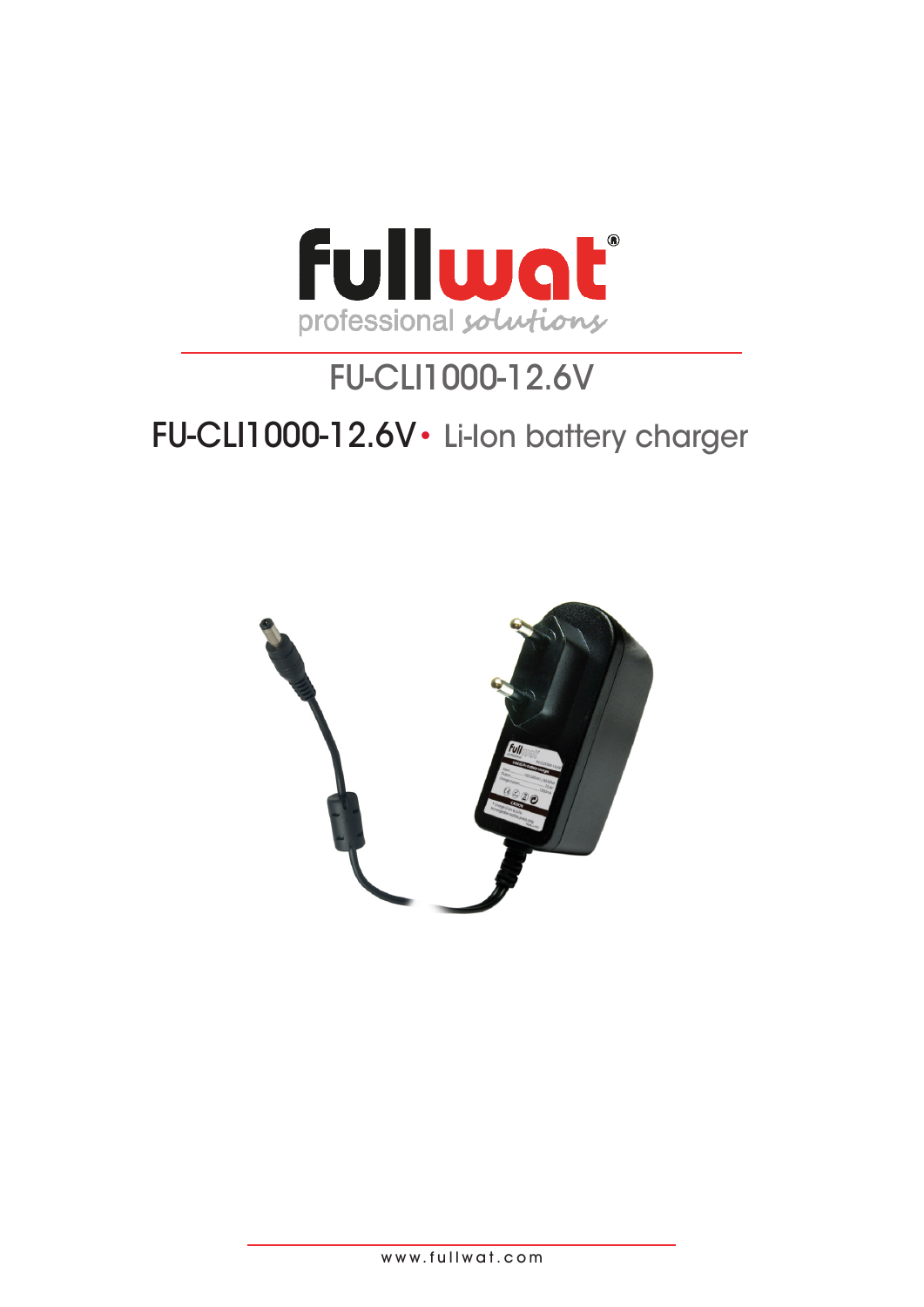

# FU-CLI1000-12.6V • Li-Ion battery charger

# **1. Electrical specification**

| <b>FU-CLI1000-12.6V</b> |                                |         |         |             |
|-------------------------|--------------------------------|---------|---------|-------------|
| Input voltage           | <b>Minimun</b>                 | Normal  | Maximun | Unit        |
|                         | 100                            | 115/230 | 240     | <b>Vrms</b> |
| <b>Frequency</b>        | 47Hz-63Hz                      |         |         |             |
| <b>Current</b>          | $0.3A$ (MAX)                   |         |         |             |
| Inrush current          | 115V/40A(max.), 230V/80A(max.) |         |         |             |
|                         | at 25°C at cold start.         |         |         |             |
| <b>Power efficiency</b> | 80% (min.) at full load,       |         |         |             |
|                         | 110 Vac or 230 Vac 50 Hz.      |         |         |             |

## **2. Output**

# **Charge curve**



- Its output voltage is 4.2+/-1%V at standby.

- Led display:

Green on standby

Red on charging

Green on full charge when charging current drop to 100+/-50mA.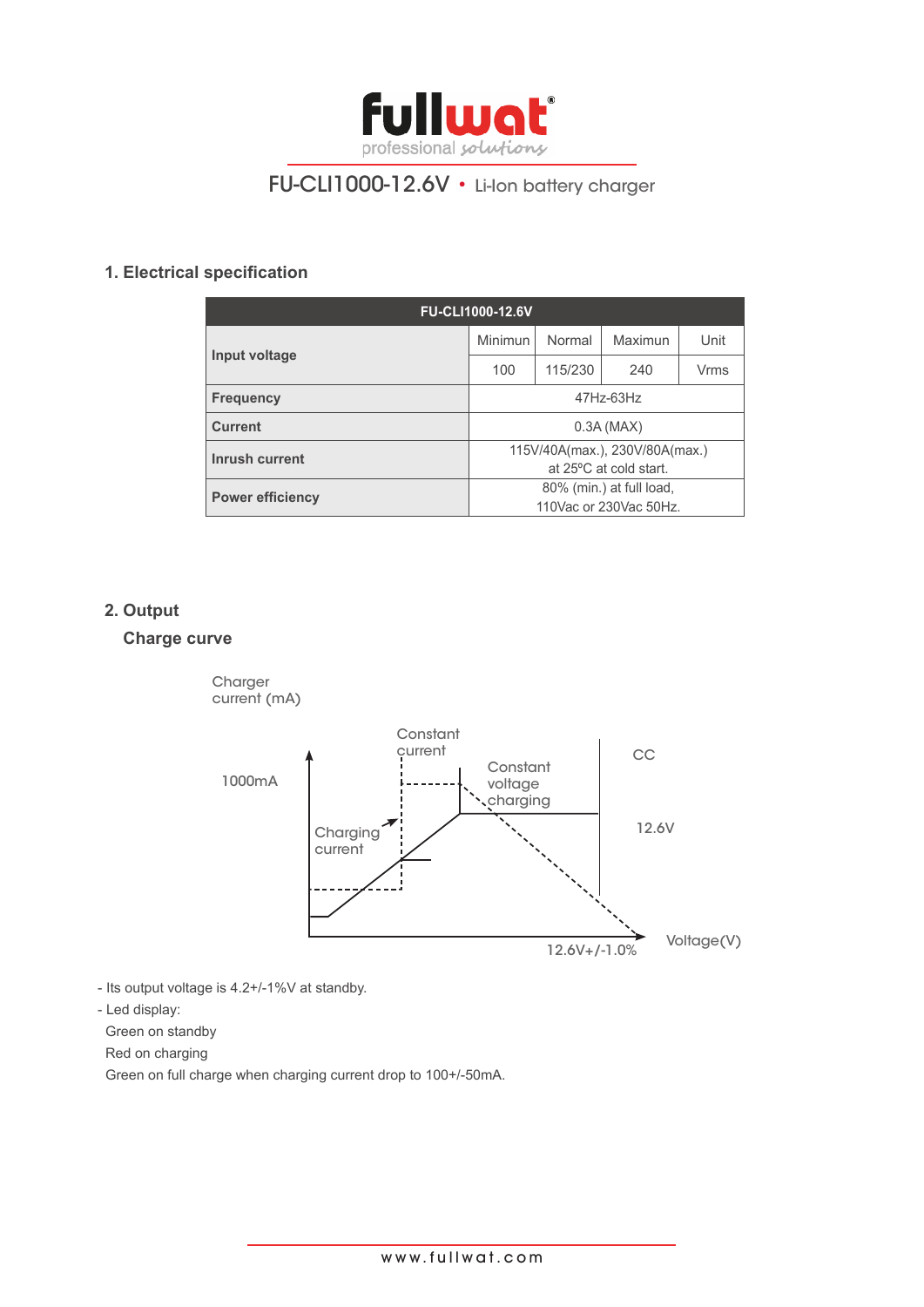

# FU-CLI1000-12.6V • Li-Ion battery charger

## **3. Protection**

- Over voltage protection:

Output over voltage protection with zener diode.

- Short circuit protection:

The output short to ground, it will auto-recovery without damage.

- Output reverse input protection:
- When output reverse input, the unit and the battery will be no damage.

## **4. HI-POT**

HI-POT P~S:3000Vac 3S,the leakage current is lower than 10mA.

#### **5. Environment**

- Ambient operation temperature: 0ºC to +40ºC
- Ambient operation relative humidity: 20% to 85%
- Ambient storage temperature: -40ºC to +70ºC
- Ambient storage relative humidity: 10% to 95%

#### **6. Safety**

CE

#### **7. EMC:**

FCC part15 EN55022 classB EN55024 EN61000-3-2 EN61000-3-3

#### **8. Drop test**

Freely drop the wooden board from the height of 75cm for two times per side(front/back/left/right).